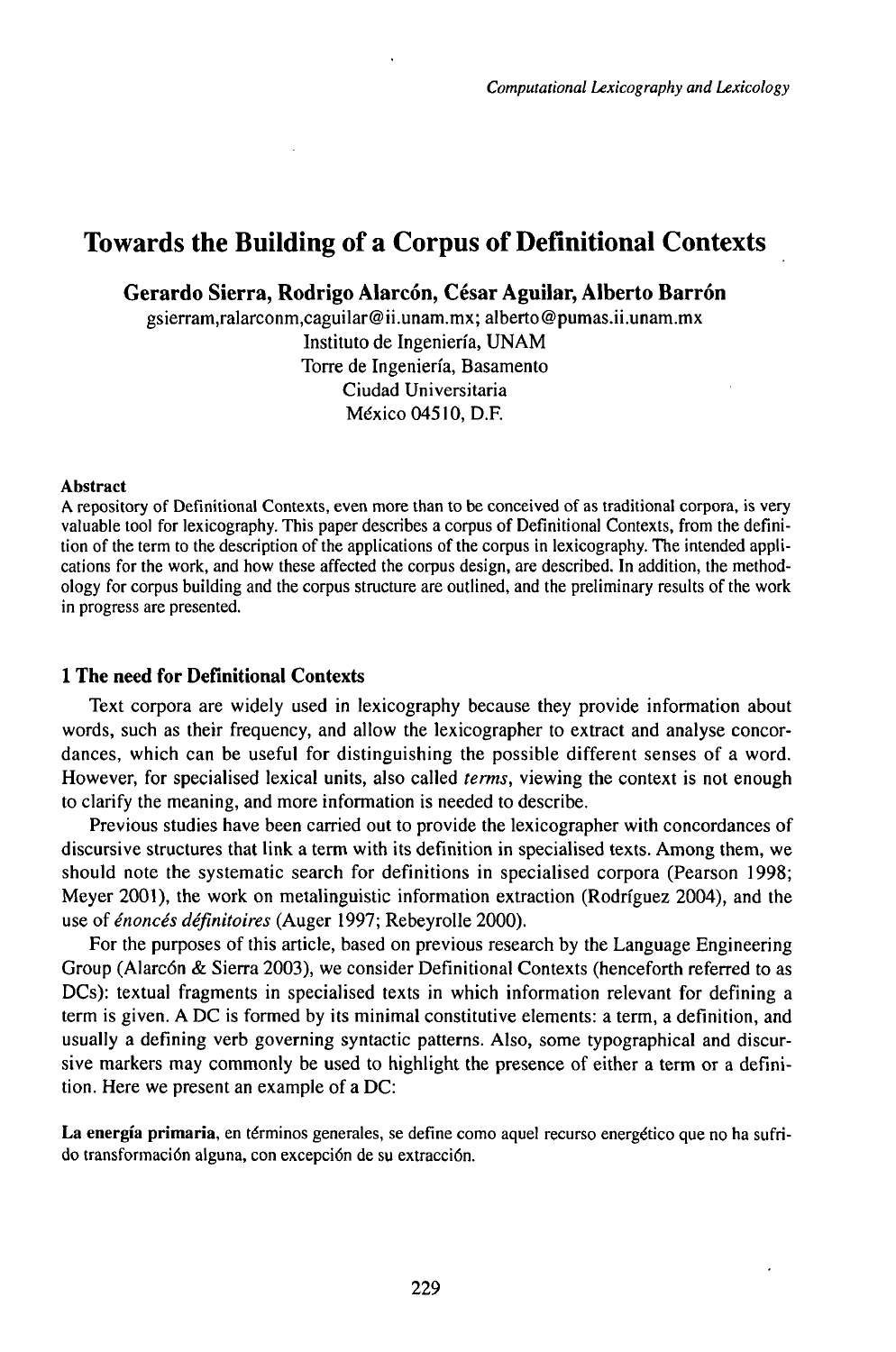In this case, we can see that the DC sequence is formed by the term *energía primaria,* the definition *aquel recurso...,* and the verbal predication *se define como* (Eng: is defined as), as well as other characteristic units such as the discursive marker *en términos generales* (Eng: in general terms) and the typographical marker (bold font) that in this case emphasises the presence of the term.

## **2 Applications of DCs**

A corpus of DCs is an important tool for lexicographic work as well as work in other areas such as terminology, information extraction, and text mining. Here we outline the applications of the DC corpus for the Language Engineering Group at the Engineering Institute, whose central project is the creation of onomasiological dictionaries (Sierra and McNaught 2000), i.e. dictionaries that provide help to users who want to express a specific concept they have in mind but do not remember the term for it.

## *2.1 DCsfor linguistic definition analysis*

We can see a definition as a linguistic description of a concept represented by a term. This description establishes relationships with other terms, in order to delimit the meaning of the concept. We identify five types of definitions according to Figure 1:



**Figure 1.** Typology of definitions

• Analytic definition: specifies genus + differentia.

• Exclusive genus definition: provides no description of the differentia.

- Synonymic definition: indicates a strong semantic relationship with the genus.
- Functional definition: includes differentia that indicate the function of the concept.

• Extensional definition: includes differentia that enumerate the parts composing the concept.

We identified regular specific patterns and structures associated with the representation of concepts in natural language. In Spanish, most definitions start with a noun phrase, although in functional definitions verbal phrases are also common.

• Noun phrases can start with a quantifier *(todos, algunos, cada uno, ninguno),* determiner *(un, una, unos, unas, el, la, los, las),* or demonstrative *(este, esta, estos, estas).*

• The genus may consist of a set of prepositional phrases after the initial noun phrase.

• The differentia may be introduced by subordinated clauses composed of noun, adjective and prepositional phrases.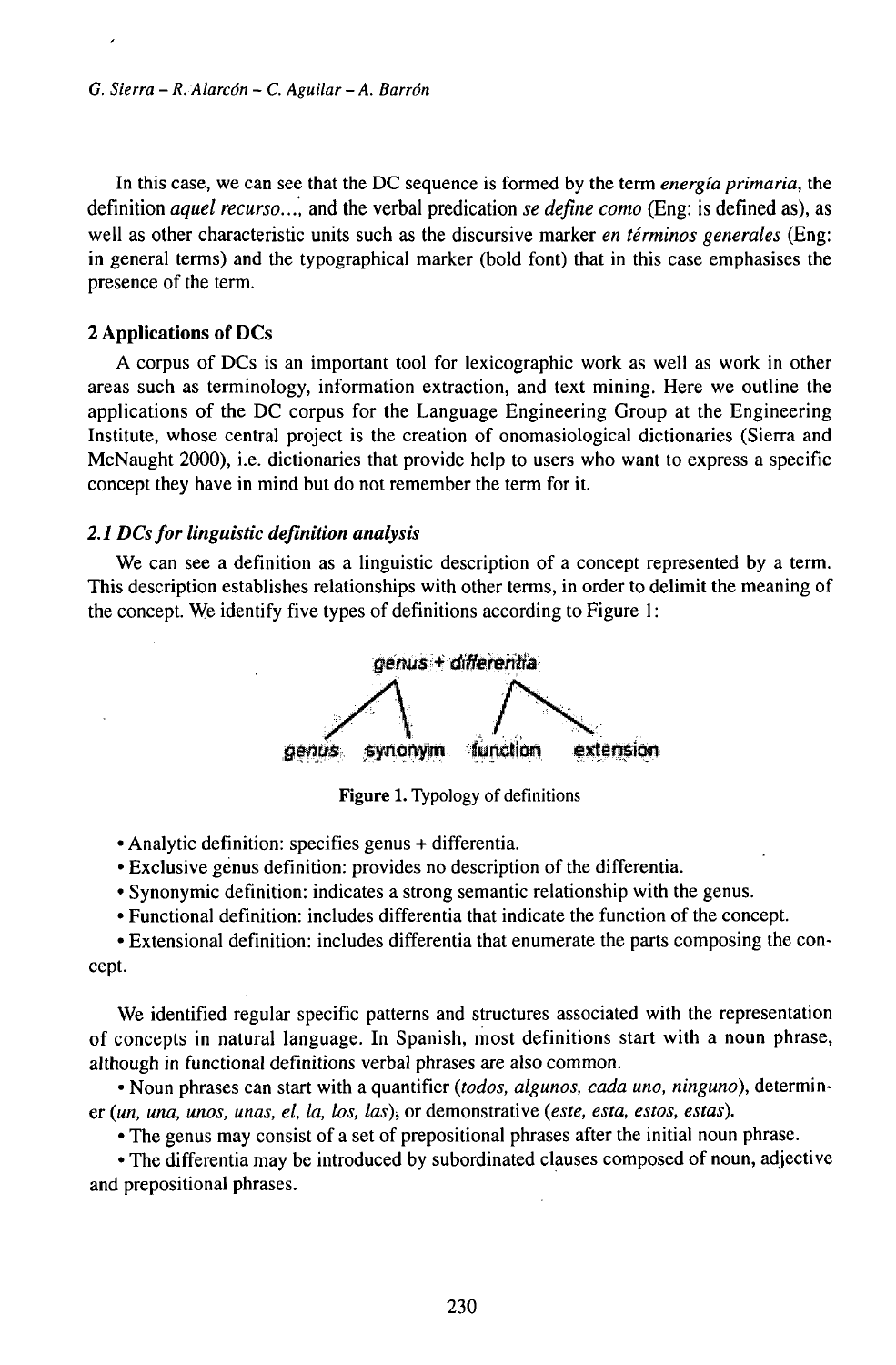Employing these patterns and structures is a productive method for recognising and classifying DCs in a corpus. Verbal predications are composed of a verb plus a grammatical particle and structures such as adverbs, adjectives, articles, prepositions or phrases. They establish a strong relationship with the type of definition introduced in a DC.

A DC corpus will be helpful in analysing  $-$  from a syntactic and semantic point of view  $$ the relationships among these elements, as well as the arguments for each of the different types of definitions (e.g., agent/source, theme, goal).

#### *2.2 DCsfor automatic definition extraction*

Terminography can be understood as the practice of creating dictionaries of specialised terms. Terms may be identified in corpora either manually or automatically. In the field of automatic term extraction, there are various possibilities for achieving this goal (Cabré, Estopà & Vivaldi 2001); one of these is a rule-based system that identifies recurrent syntactic patterns. Methodologies have also been developed for extracting definitions from text, e.g., based on searching for linguistic and metalinguistic patterns (Rodriguez 2004; Klavans &Muresan2001).

We are working on the development of a tool for automatically extracting definitional contexts in Spanish from corpora. Previous work on a small corpus on engineering helped us to identify a collection of defining verbs commonly used in definitional contexts to link terms and definitions (Sierra and Alarcón 2002). This repository of syntactic patterns has been analysed, modified and extended by a methodology that will be explained in Section 3.

A corpus of DCs should provide a basis for analysing the constitutive elements of a definitional context. Furthermore, it could be a starting point for developing extraction algorithms for a rule-based system. This means that the DC corpus is helpful for analysing the structure of terms, definitions and characteristic elements, and will help to formulate rules for extracting candidate DCs from annotated corpora.

# *2.3 DCsfor onomasiological dictionaries*

An onomasiological dictionary is a user-oriented tool for accurately retrieving the terms associated with a concept. The dictionary consists of a system that analyses the information in lexical resources in order to create a lexical knowledge base (henceforth abbreviated as LKB), which is then matched with a query given by the user to provide the relevant information. The LKB provides all the knowledge necessary for onomasiological searching. In principle, it must represent what a person knows about both concepts and their corresponding terms. A person is able to determine the inherent properties of a concept and associate the conceptual properties with a set of common terms. Our LKB consists then of a set of terms, a set of definitions for each term, a set of keywords associated with the definitions and a set of lexical paradigms that group keywords with the same meaning. It includes not only the databases that constitute these sets of data, but also the interrelationships among all the sets.

Therefore, a corpus of DCs provides definitions (either lexicographical or terminological), which are the basic elements for the LKB and the primary source of linguistic knowledge to be considered. DC corpora are an important resource for attaining the high degree of completeness required in the LKB.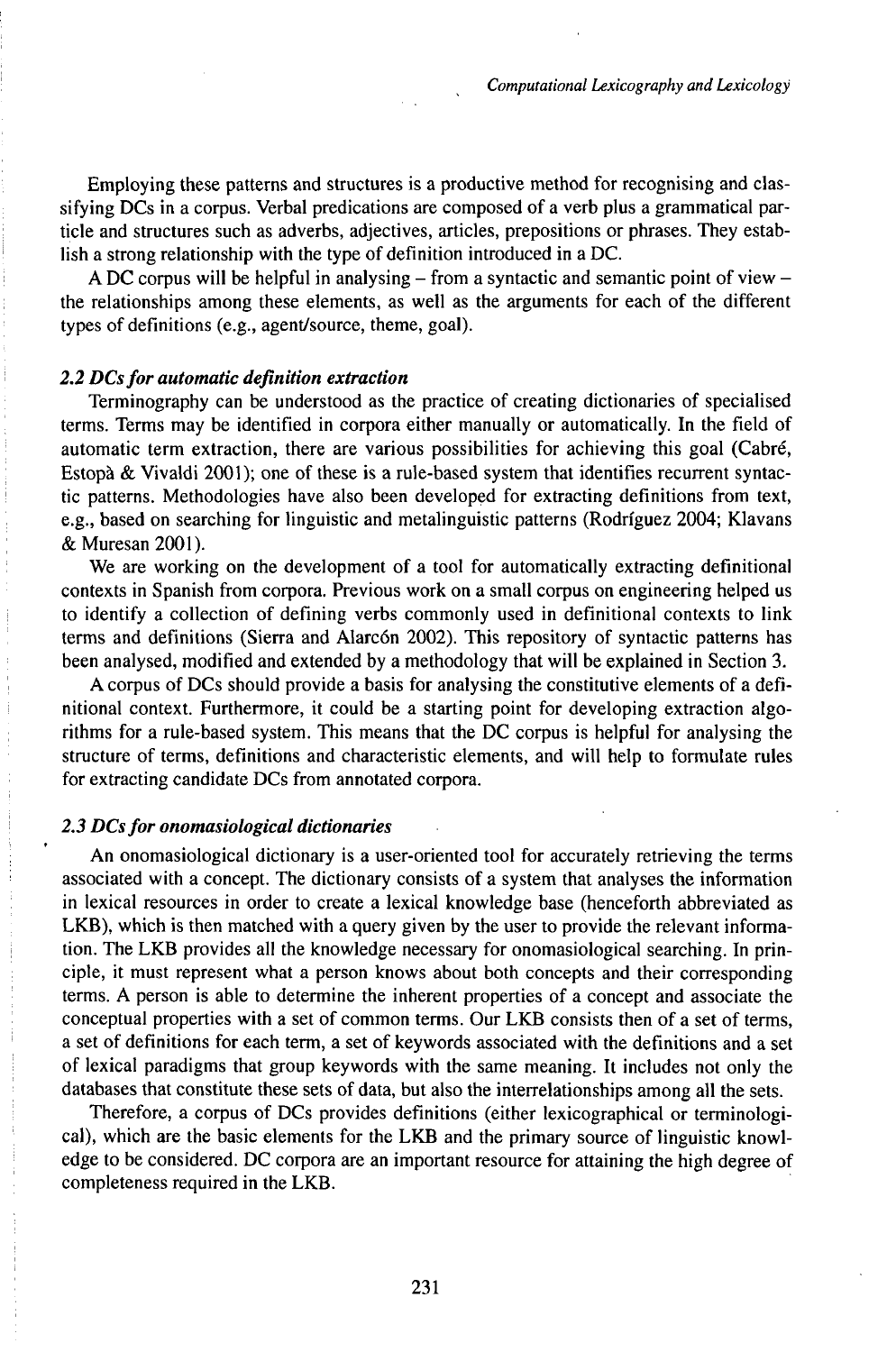#### **3 Methodology for DC identification**

In this section, we present the different methodologies we used to obtain definitional contexts. These methodologies constitute the steps of DC corpus building, and are related to the need to identify and classify definitional contexts in different fields, in order to obtain a representative collection. For this purpose, we searched for contexts in which the verbs are linked to the Genus and Differentia. These defining verbs are: *comprender, concebir, conocer, considerar, definir, denominar, entender* and *identificar* (Eng: to comprehend, to conceive, to know, to consider, to define, to denominate, to understand and to identify).

# *3.1 Obtaining DCs through the Bwana*

The Bwana is a search engine developed by the Instituto Universitario de Lingüística Aplicada (IULA). This engine allows users to search for linguistic occurrences in IULA's Technical Corpus (BwanaNet). We used this corpus to obtain part of our collection of DCs.

#### *3.1.1 Search methodology*

The first step was the search for the occurrences of the defining verb lemmas. We restricted to search to 500 occurrences of the lemma, using the random option to retrieve the contexts. The searches were carried out on all fields of the corpus.

Once we had retrieved contexts containing the defining verbs, we manually analysed them in order to find definitional contexts. We selected and classified each DC according to the inflexion of the verb. This taxonomy helped us to identify a set of definitional patterns.

#### *3.1.2 Definitionalpatterns*

Using this set of definitional patterns, we started a new search. We translated the patterns into regular expressions, according to the syntax of the EAGLES tags used by IULA's Technical Corpus.

Definitional patterns are composed of a defining verb and a grammatical element such as the Spanish adverb *como* and the pronoun *se.* The patterns present different structures according to the inflexion of the verb, and most of the defining verbs shared similar structures. Nevertheless, some definitional patterns followed particular structures depending on the verb.

Here, we show some examples of definitional patterns and the syntax we used to find them in the Bwana engine. We present three different cases related to the verbs *definir, entender* and *denominar.* In the next example, we can see a pattern common to these verbs:

[word="se"] [pos="R.\*"] {0,1} [lemma="definir|entender|denominar" & pos="V[^IGC] ..."] [word!="como"] {0,15} [word="como"]

The pattern is formed by the pronoun *se,* another optional pronoun expressed by the EAGLE tag "R", the lemma of the defining verb in inflected form, any optional word present in the next 15 words except the adverb *como,* and finally this adverb. The optional distance of 15 words takes into account the fact that the term or another element could appear between the defining verb and the adverb *como.*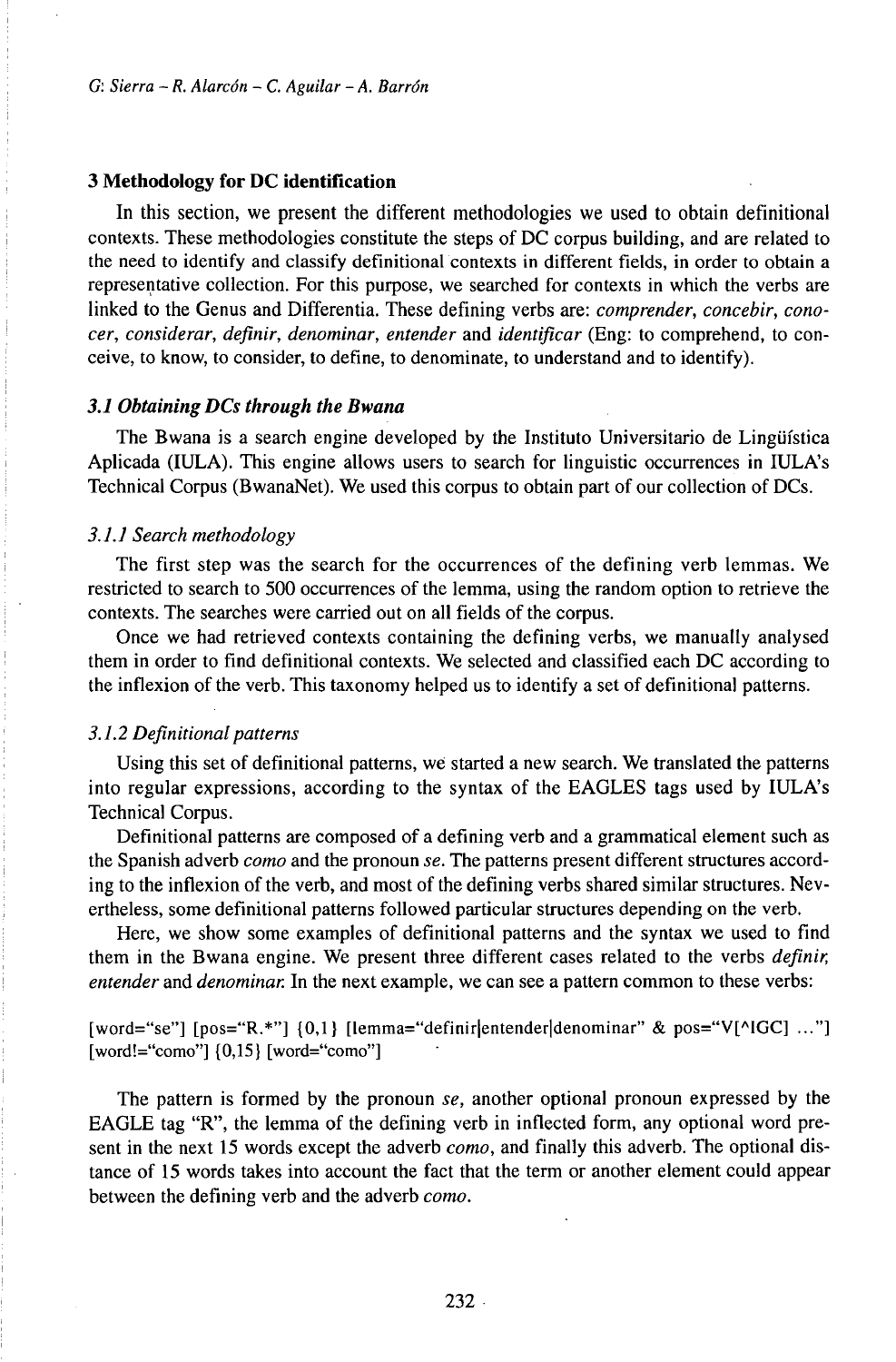With this pattern, we can retrieve contexts such as the following, in which we found the term, *hemólisis,* within the optional distance:

Estudio de la hemólisis: <search pattern>se define la hemólisis como</search pattern> la reducción de la duración de la vida de los hematíes, que normalmente es de  $110 + 10$  días.

# *3.1.3Results*

Some examples of the definitional patterns are shown below. Each one is specific to a defining verb:

*Definir:* [pos="Z"] [lemma="definir" & pos="HMS"] [word!="como"] {0,15} [word="como"] *Entender:*  $[pos="V.*"]$   $\{1,2\}$  [lemma="entender" & pos="HMS"]  $[word!="como"]$   $\{0,15\}$   $[word='como"]$ *Denominar:*  $[pos="N.*"]$   $[pos="J.*"]$   $\{0,2\}$   $[lemma="denominar" & pos="HMS"]$ 

In these examples, the defining verb occurs as a past participle. In the first one, the tag "Z" represents any punctuation mark. In the second example, we take into account the occurrence of at least one auxiliary verb. Finally, in the third example the tags "N" and "J" represent a noun and an adjective, which are common elements in specialised terms.

Using the methodology described above, we retrieved a total of 10,589 contexts. In the first stage, the search for the defining verb lemmas, we found 4,352 contexts, of which 363 were DCs and 3,989 were not (NO-DC). Searching with definitional patterns, we found 3,095 DCs and 3,142 NO-DCs.

There is a substantial difference between approaches involving obtaining DCs using defining verb lemmas and those using definitional patterns; with the latter we can obtain better results, both in precision and recall.

Further, we measured the precision of each definitional pattern. This measure, widely used in Information Retrieval, was obtained in our case by dividing the number of DCs found by the total number of contexts retrieved. The closer to <sup>1</sup> the precision value is, the better the precision results, i.e., the less noise found in retrieving definitional context candidates.

The precision values of the Genus & Differentia verbs are, in decreasing order: *denominar,* 0.720; *conocer,* 0.5183; *concebir,* 0.5116; *entender,* 0.4559; *definir,* 0.4483; *identificar,* 0.2133; *comprender,* 0.1580; and *considerar,* 0.1267.

We should note that searching for definitional patterns allows us to retrieve more DCs with less noise.

#### *3.2 Obtaining DCs through the CLI*

While we searched for and integrated candidate DCs from the BWANA Corpus, we also obtained other candidates from an extract of the Linguistic Corpus on Engineering (CLI, in Spanish) (Medina *et al.* 2004). This extract contains approximately 500,000 words. The CLI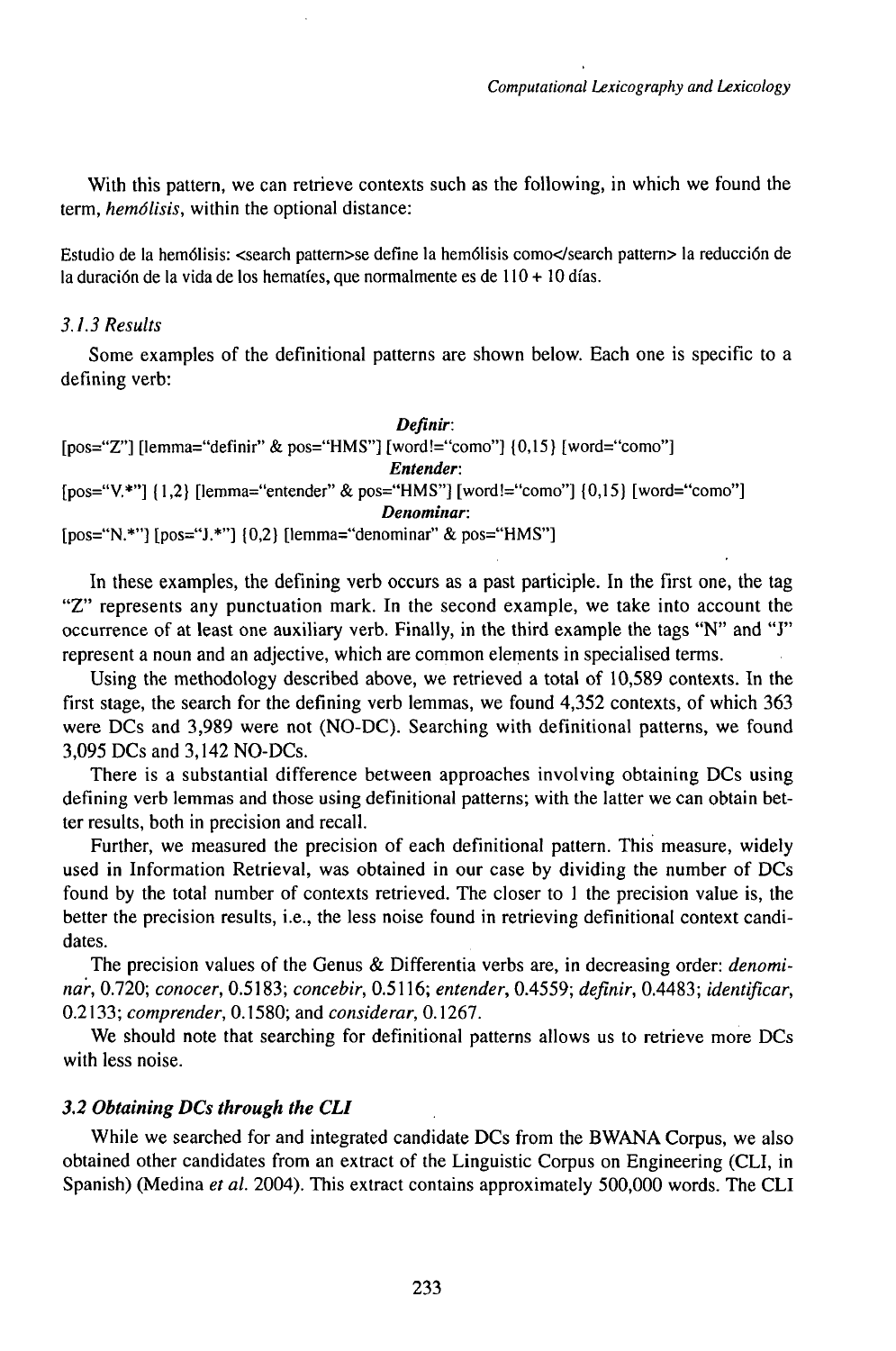is a corpus composed of technical documents (papers, reports, dissertations, etc.) in different thematic areas of Engineering.

# 3.2.1 Methodology of the search for patterns

The recognition of DCs in the CLI extract was performed using specific verbal patterns. For this task, we employed an electronic tool developed in Python by Rodríguez (2004).<sup>1</sup>

#### 3.2.2 Search methodology

For the process of pattern extraction, we considered these verbal forms:

• Third person singular and plural inflexions (define, caracteriza, es/son..., etc.)

• Past and present participles, because they are associated in Spanish with the construction of verbal periphrasis in past perfect tense (se ha definido como, ha significado...), or in passive constructions (siendo entendido como, es visualizado como...)

• The auxilliary poder (Eng: can) in verbal periphrasis (puede referir a, puede ser considerado como...)

# 3.1.3 Results

We can see an example of the results of this process in Figure 2:

| Total of lines | Extracted | Percentage     |
|----------------|-----------|----------------|
| 112532         | 89        | 0.710181934248 |

Statistics by pattern

| conocido   | 19 |
|------------|----|
| comoco     | 18 |
| conocida   | 13 |
| conocer    | 36 |
| conociendo |    |

Figure 2. XML table with a DC Candidate

# 4 Corpus structure

After the extraction and classification of possible candidates from both corpora of texts, the BWANA and the CLI, we established canonical patterns of DCs. These kinds of struc-

<sup>&</sup>lt;sup>1</sup> The input for this system is a set of previously delimited text fragments. The output is a XML table with a list of patterns obtained, the particular token associated with the pattern, and the frequency of use in the CLI extract as a whole.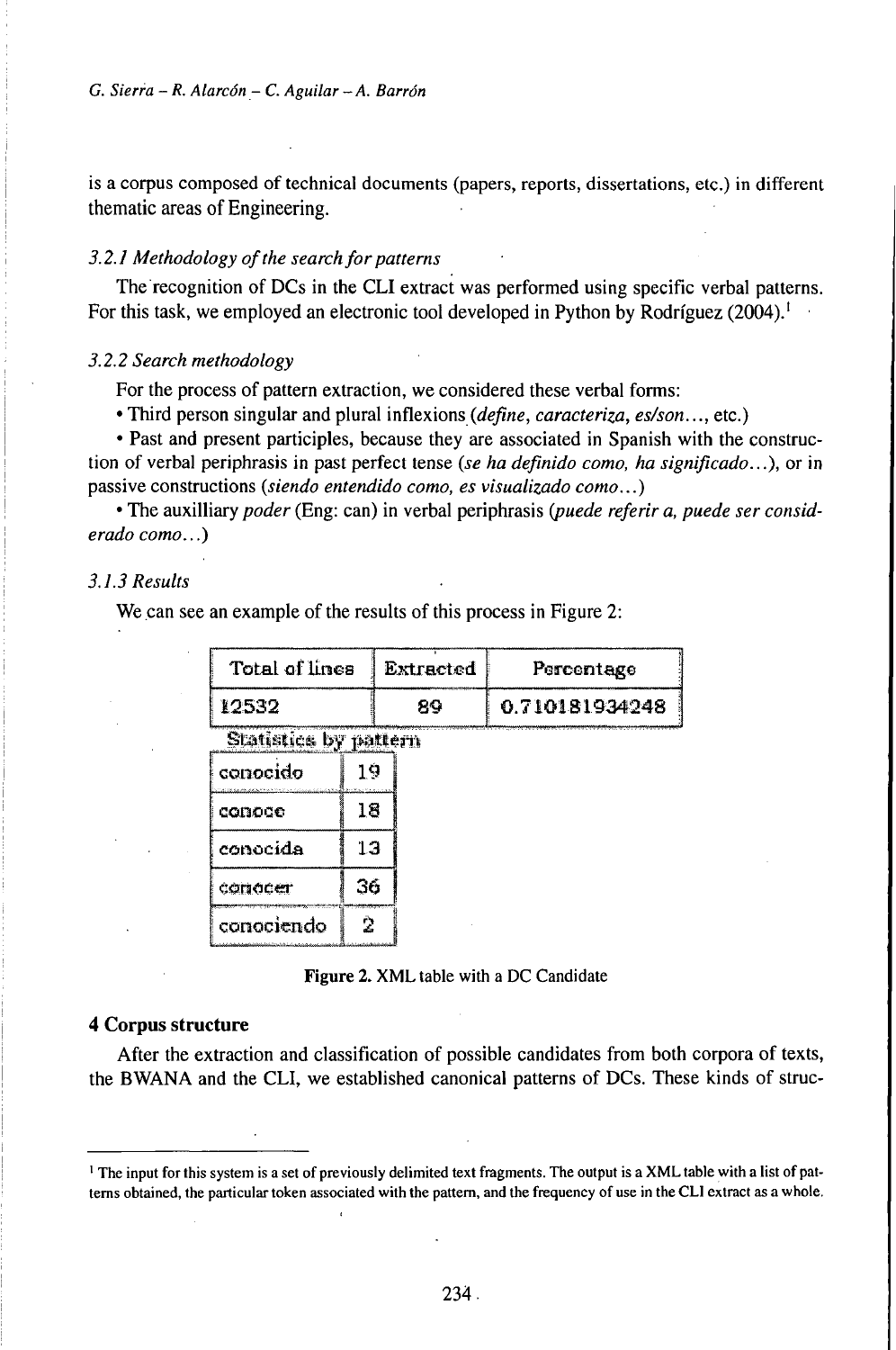tures are described as those patterns that explicitly show a defining verb with its syntactic arguments (Sierra *et al.* 2003; Aguilar *et al.* 2004), e.g., contrasting verbs such as *definir, considerar* (to consider) or *ser* (to be). In the first case, *definir* and *considerar* show three possible arguments: a NP or *pro* with the role of Agent or Source (Jackendoff 1991; Fillmore *et al.* 2002), a NP representing the Term in the Theme role, and an Adjunct Phrase or Clause introduced by a adverb *como* (as/like) with the definition in the role of Goal. Some examples of these DCs are shown in  $(a)$  and  $(b)$ :

a) [<E1 Minvu> <NP=Agent/Source>] [<define> <Verb>] [<Gobernabilidad Urbana> <NP=Theme>] [<como> <Adverb>] : [<identificar tareas a realizar y quien las hará, las funciones que deben descentralizarse y las que deben centralizarse> <Adjunt =Goal>]

b) [<Para esta dirección> <NP=Agent/Source>] [<el paisaje> <NP=Theme>] [<se concibe como> <Verb>] [<una entidad espacial, un ensamble de ecosistemas en interacción centrando su interés en los diferentes fenómenos relacionados con el intercambio entre los sistemas y la heterogeneidad espacial> <Adjunct =Predication>].

The verb *ser* includes one argument of the NP type in the Theme role, which identifies the Term, and a nominal predication as definition, e.g., the case of (c):

c) CUCHILLA FUSIBLE [<La cuchilla fusible> <NP=Theme>] [<es> <Predicacion Verbal Definitoria>] [<un elemento de conexión y desconexión de circuitos eléctricos>. <FN/Definición>]

This corpus shows the constituent units of DCs. For this reason, we have been establishing a set of tags in XML that identify both the DC as a whole and the particular elements integrated within it. The tags allow us to display an XML archive divided into a Head and a Body. The fields declared in the Head are:

|          | Body. The fields declared in the Head are:                                                                                                        |
|----------|---------------------------------------------------------------------------------------------------------------------------------------------------|
|          |                                                                                                                                                   |
| BETRES   | la lingvon                                                                                                                                        |
| Name     | Name of unit found in a document, e.g., verb ser                                                                                                  |
| Source   | Reference to the original corpus: BWANA or CLI                                                                                                    |
| Date     | Date of exampliation and tagging                                                                                                                  |
| Pattern. | Three construction reflems:                                                                                                                       |
|          | 1. Canonical pattern (e.g., the copula ser associated with the Aristotelian<br>Definition: $Term + Veth + Definition$                             |
|          | 2. Insertion of a NP or Impersonal Pronoun (se, in Spanish) referring to<br>Author of Definition (e.g., X define Y cama Z).                       |
|          | 3. Patterns associated with insertion of an adverbial or prepositional<br>particle (e.g., X se contrelera como Y, X refiere o Y, X sirve para Y). |
| Type     | Type of definition: Genus & Differentia, Exclusive Genus, Synonymy,                                                                               |
|          | Functional or Extensional                                                                                                                         |
| Compiler | Name of Compiler                                                                                                                                  |

Table 1. Tags associated with the Head of the XML archive

This information not only has a great value for identifying the verb associated with a DC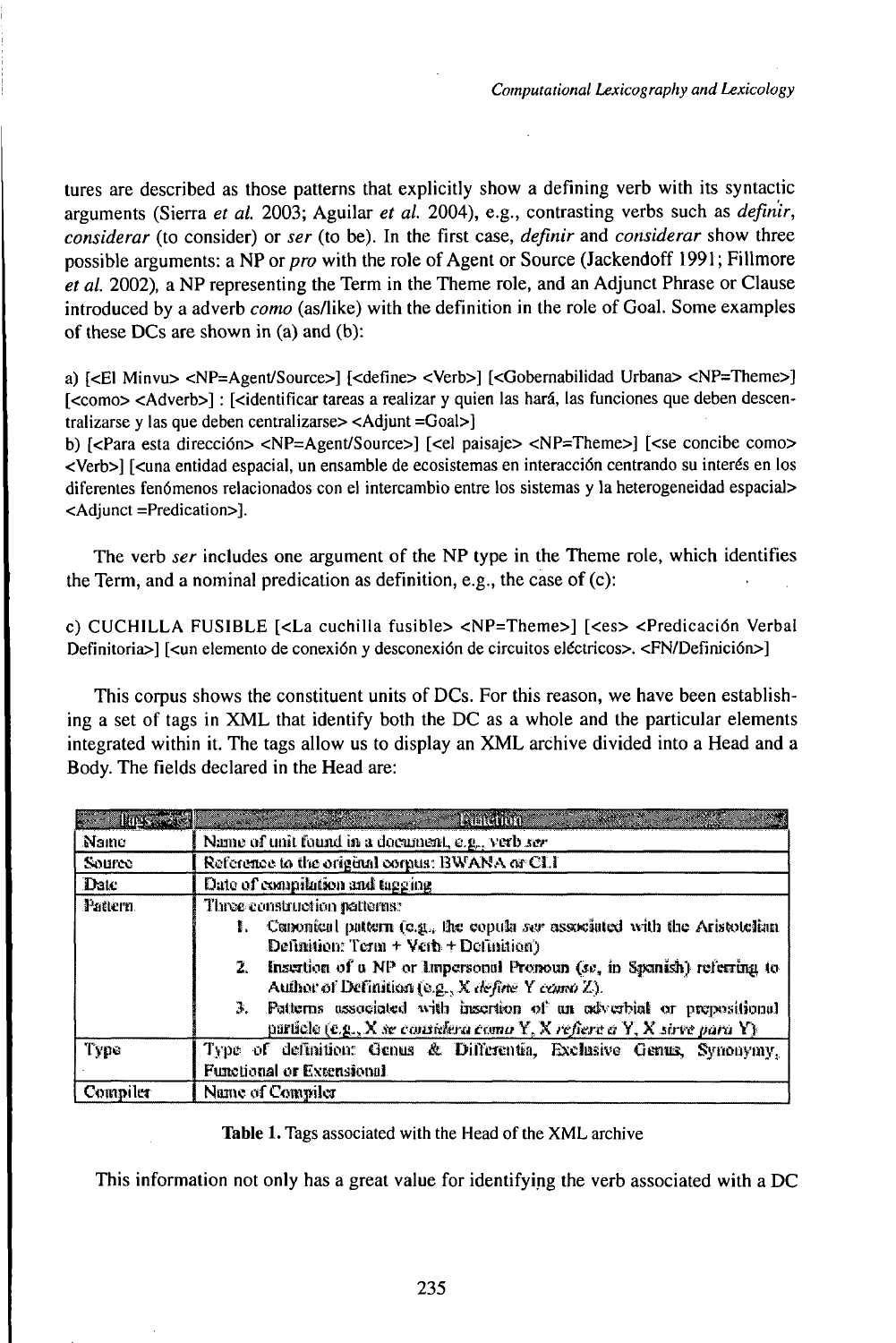in a text, but also for managing our corpora. In Figure 3, we illustrate the tags related to the Body of the XML archive, each of which is explained in Table 2.



| Figure 3. Three descriptions of XML tags in the Body |  |  |
|------------------------------------------------------|--|--|
|                                                      |  |  |

| <b>Sara</b>            | Centrica                              | <b>Tampirime</b>                                                                                                                                                                                                                                                                                                                                                                                                                                                                                                                                                                                                                                                                                                                                                                                                                                                                                                                                                                                                                                                                                                                                                                                                                                               |
|------------------------|---------------------------------------|----------------------------------------------------------------------------------------------------------------------------------------------------------------------------------------------------------------------------------------------------------------------------------------------------------------------------------------------------------------------------------------------------------------------------------------------------------------------------------------------------------------------------------------------------------------------------------------------------------------------------------------------------------------------------------------------------------------------------------------------------------------------------------------------------------------------------------------------------------------------------------------------------------------------------------------------------------------------------------------------------------------------------------------------------------------------------------------------------------------------------------------------------------------------------------------------------------------------------------------------------------------|
| CD                     | <b>Definitions</b><br>I. Camext       | Indianes the start and the end of a DC.                                                                                                                                                                                                                                                                                                                                                                                                                                                                                                                                                                                                                                                                                                                                                                                                                                                                                                                                                                                                                                                                                                                                                                                                                        |
| TERM                   | Term                                  | Refers to the term considered. The attribute tipterm alludes to three possible phrase sunctures:<br>NP ( $a_{\frac{m}{2a}}$ , article, noon and adjective), NP + FP, and VP (with a infinition verb) + NP.                                                                                                                                                                                                                                                                                                                                                                                                                                                                                                                                                                                                                                                                                                                                                                                                                                                                                                                                                                                                                                                     |
| <b>DEF</b>             | <b>Definition</b>                     | Indicates the definition associated with the term. For this case, we consider as attributes the<br>type of definition: GD (Genus & Differentia), FUN (Functional), ENT (Extensional), Ocx<br>(Exclusive Genus) and Sin (Syntaymy).                                                                                                                                                                                                                                                                                                                                                                                                                                                                                                                                                                                                                                                                                                                                                                                                                                                                                                                                                                                                                             |
| <b>PVD</b>             | Definitional<br>Verhal<br>Fredication | Allinka to the constituents of Verbal Predication, that is: a verb, an explicit Agent (Subject)<br>that defines something, and the nexus that introduces the definition (an adverb or a<br><b>zecnosition).</b><br>The attribute overceeds/so marculo (marked/aumerked), refers to examined pattern considered:<br>Agent + Tenn + Verb + Nexus + Definition is the animarked case in contrast to other cases,<br>such as passive constructions (Term $+$ Anx $+$ Verb $+$ Nexus $+$ Definition), constructions with<br>an impersonal promoter se (se + Term + Verb +Nestin + Definition), or invested constructions.<br>(Definition $+se+Vech+Nexus+Term$ ).<br>In addition, in some cases it is necessary to take into account the division of a verbal structure<br>se + 'Verb + Nexus into two units, via the insertion of a Term, for example: «see define» [se +<br>Vestil Sel coefficiente de bloqueo S> [Term] Senoro> [Nexus] Sel coolonia autre al drea de la<br>secosion transversal sivi buque y el drea do la secosión transversal del canal» [Definitiva]. In<br>this case, we assign the attributes Part 1 and Part 2 to situate both units as specific constituents<br>of definitional verbal predication; as + Verb (Port 1) / Nesus (Part 2). |
| VD<br>$\mathbf{r}_i$ . | Defining<br>Verb                      | Identifies the defining verb that sets as the meetens in the verbal prodication. Depending of the<br>semantle relationships mapped for the verb in a DC, syntactically is can establish a certain.<br>number of arguments (e.g. Agent/Source + Theme + Goal versus Theme + Predicted). If the<br>verb contains three presible arguments, we inmoduce the number 3 resociated with the attribute<br>arge we introduce the number 2 when the verb accepts only two arguments.                                                                                                                                                                                                                                                                                                                                                                                                                                                                                                                                                                                                                                                                                                                                                                                    |
| AG                     | Agent                                 | Inserved in the case of verbs that have a semantic argument Agent, to receptive the nutties or<br>authors of the definition or certain syntactic units that refer to this semantic role, such as                                                                                                                                                                                                                                                                                                                                                                                                                                                                                                                                                                                                                                                                                                                                                                                                                                                                                                                                                                                                                                                               |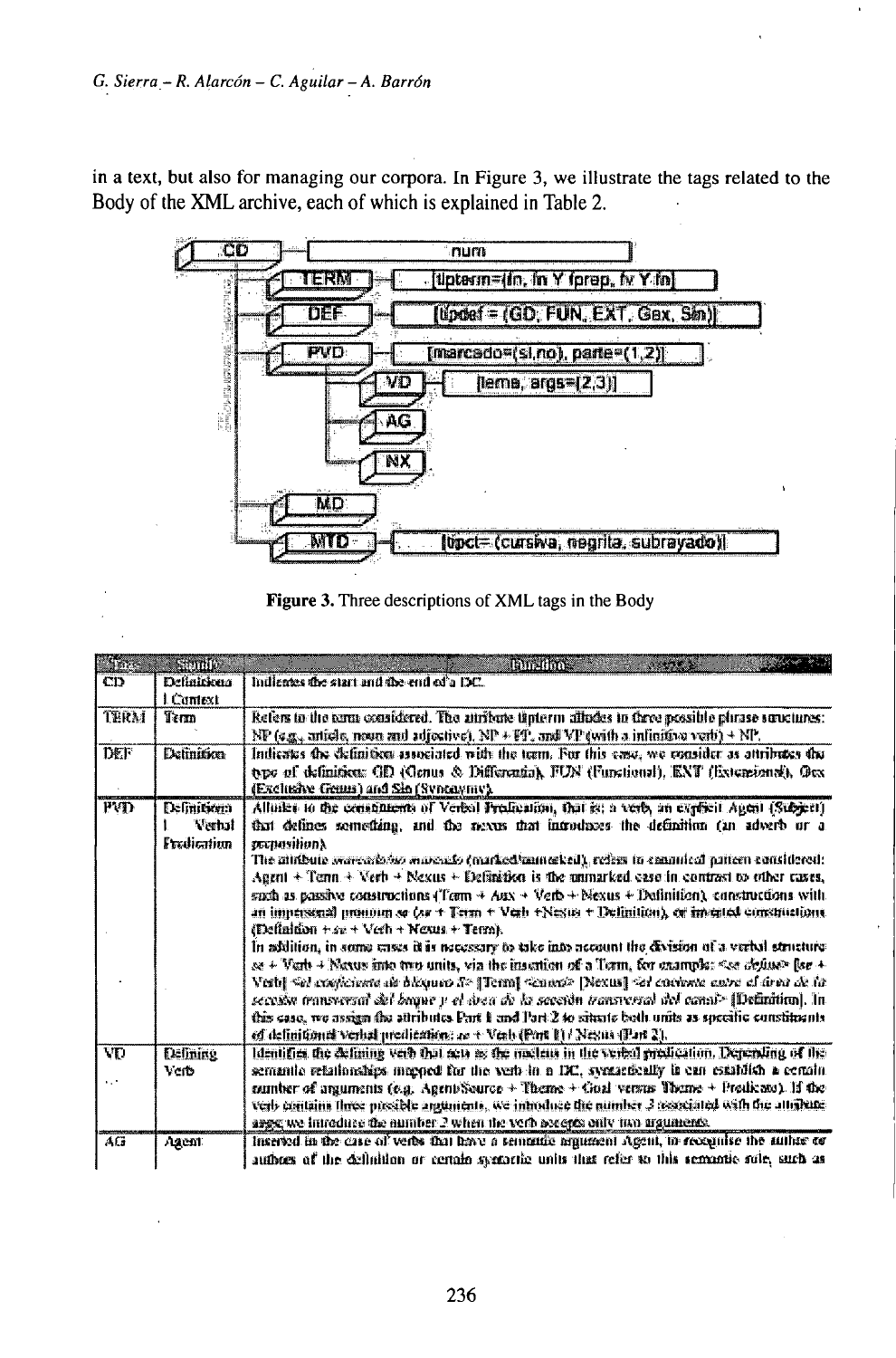|             |                   | personal pronouss (e.g., the first person plural pronoun nosotror) or the impersonal particule<br>35.                      |
|-------------|-------------------|----------------------------------------------------------------------------------------------------------------------------|
| <b>TIX</b>  | Nevas             | Indicates the adverb or prepasition that functions as the nesus after the defining werb and<br>introducing the definition. |
| MD          | <b>Distursive</b> | Delimits discursive constructions that introduce a possible DC: en terrative generates, the                                |
|             | <b>Marker</b>     | acounts con ette trabata, port las lines de la invenigación, etc.                                                          |
| <b>NIIT</b> | Typographs        | Identifies all types of eypographical festures (italies, bobl, underlining, capital setters, etc.) that                    |
|             | e Marker.         | highlight the term or the definition.                                                                                      |

Table 2. Tags for identification of DC units

# 5 Work in progress

# 5.1 Typology of definitions and their relationships with verbal predications

Given our aim of obtaining terms and definitions from real texts in any natural language (in our case, Spanish), it is necessary to take into account the relationships established among such terms and definitions and the verbal predications that connect them.

This corpus allows us to perform a more detailed analysis of how a verbal predication determines the type of definition linked to a term in a DC. In this work, we have described the relationships that definitions of Genus & Differentia maintain with verbs such as entender, concebir, and definir, in the tri-argumental structure Agent/Source + Theme + Goal. Additionally, we have identified other verbs such as *referir*, *representar*, *ser* and *significar* (Eng: to refer, to represent, to be and to mean/to signify), related to definitions of Genus & Differentia. The important distinction between these groups of verbs is that the latter group establishes a bi-argumental structure of predication composed by a Theme (that is, the Term in the role of Subject of these predication) and the predicate introduced after the verb.

However, we believe that these two types of relationships are not the only ones. For example, verbs such as *contener, incluir* and *integrar* (Eng: to contain, to include and to integrate) establish the nexus in Extensional Definitions; verbs such as *emplear*, servir and usar (Eng: to employ, to serve and to use) are linked to functional definitions. This corpus offers an important set of data that helps to accomplish a better analysis of these relationships between verbal predications and types of definitions.

# **5.2 Concept extraction**

DCs can be seen as the first stage in developing the conceptual framework for dictionary and glossary creation, as well as in determining semantic relations or finding new terms in specialised texts. Furthermore, DCs could help in many other lexicographic tasks, as we have seen in this paper. We have observed that searching for DCs using their definitional patterns is a good starting point for developing a rule-based DC-extractor system.

In order to identify these contexts automatically using corpora, we have recognised the need for a DC corpus that helps us with the job of identifying and classifying definitional

<sup>&</sup>lt;sup>2</sup> For this purpose, we used the criteria described in FrameNet (http://framenet.icsi.berkeley.edu/) in relation to verbs such as to conceive, to define and to understand.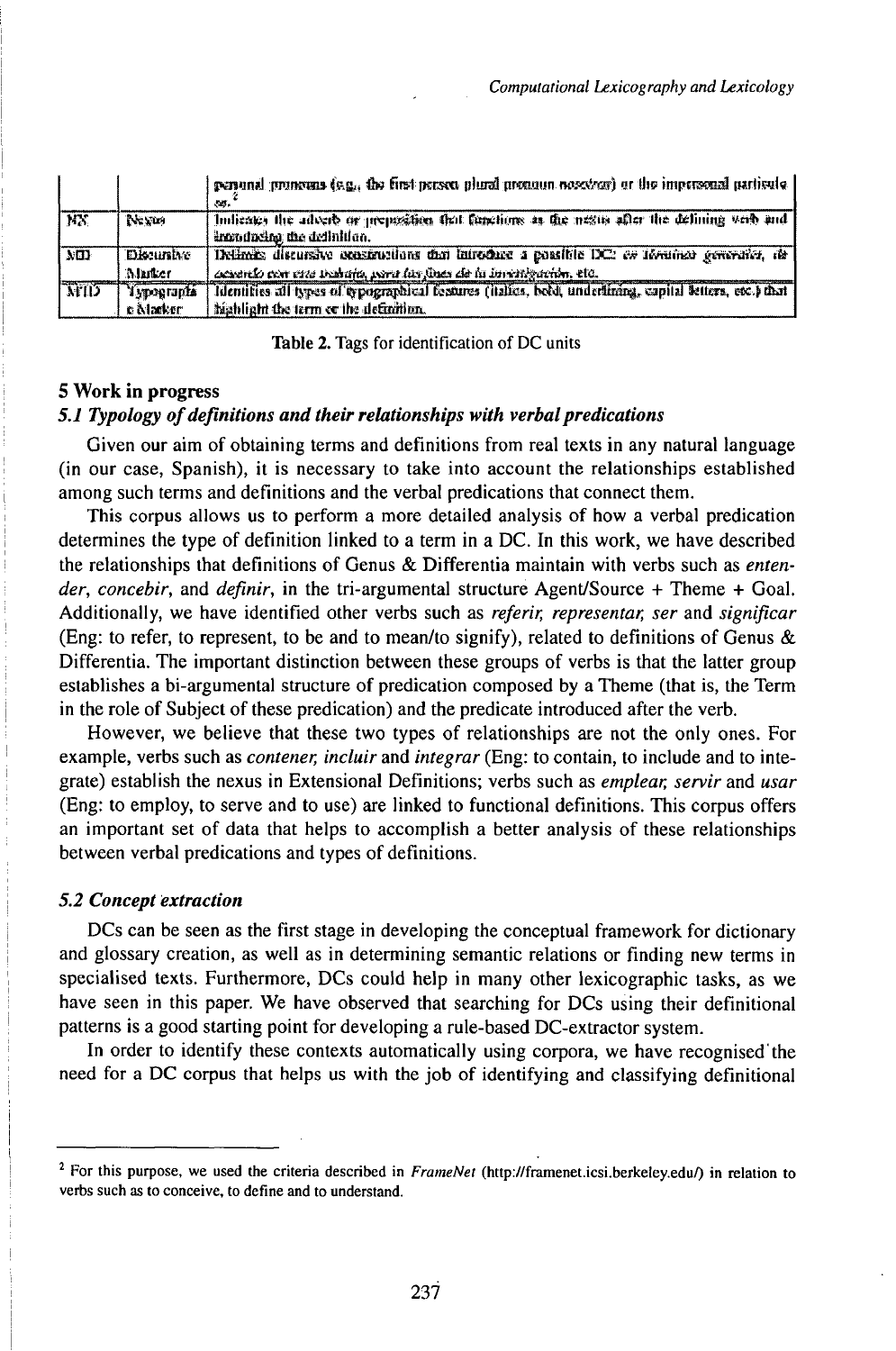patterns. These patterns must at least help us to find DCs through the presence of defining verbs. However, a DC is a more complex structure that includes discursive markers, typographical marks, and pragmatic relations that highlight the presence of both term and definitions. Considering these characteristic elements would be helpful in developing rules for extracting and classifying the elements present in DCs.

Thus, this investigation contributes to a much-needed approach within terminographical research in the Spanish language, and adds new information to previous research based on the English language.

#### *5.3 Defintions in the onomasiological dictionary*

As the onomasiological dictionary is concept-oriented, in order to permit searching for terms by means of their meanings, the term and the concept must be extracted. Definitions refer to a concept and identify it with respect to all others, giving its essential properties and characteristics, along with some other relevant facts. Since definitions are eásily identifiable in lexical resources, either dictionaries or specialised corpora, they constitute the basic information to be extracted. After recurrent linguistic patterns highlighting the presence of definitions in specialised texts were identified, an expert group was created to work on extracting definitions from different corpora in which terms are introduced and their concepts explained. Both DCs and definitions were captured for each term in the terminological databank (Sierra *et al.* 2003), on the subject of Linguistics, Physics (Lara *et al.* 2000), and sexuality (Medina and Sierra 2004).

For our purposes, definitions provide sufficient information for the onomasiological dictionary, as this type of dictionary contains the same information as a semasiological one, but with the difference that look-up is carried out using the definition rather than the term as a starting point. In this sense, lexical definitions provide a description of the necessary and sufficient characteristics for identifying a concept. If someone reads a lexical definition, they can often infer the word that denotes it. However, we take into account that the onomasiological dictionary must allow users to input the concept to be searched through the ideas they may have, using any words in any order; as such, there are several methods and a variety of words that may be used to formulate a concept. Therefore, the target for the terminological data-bank was to get the most definitions possible for each term, as a single lexical definition is not enough to retrieve the word; the individual definitions do not in themselves contain sufficient information. This paradoxical ambivalence is our reason for considering both dictionaries and corpora as the basic and essential resources of our LKB: instead of an isolated resource, we use as much data as necessary drawn from different resources to answer user queries.

Since the application of the onomasiological dictionary is restricted to specific domains, the best starting point is therefore a corpus describing the conceptual framework of that domain. As specialised corpora can extend the description of a concept beyond a useful kind of knowledge, the extraction of the properties requires the specification of a limit. This problem affects the compilation of terminological data, which relies on some initial principles such as the subject of the work, the users, the purpose of terminology processing, and the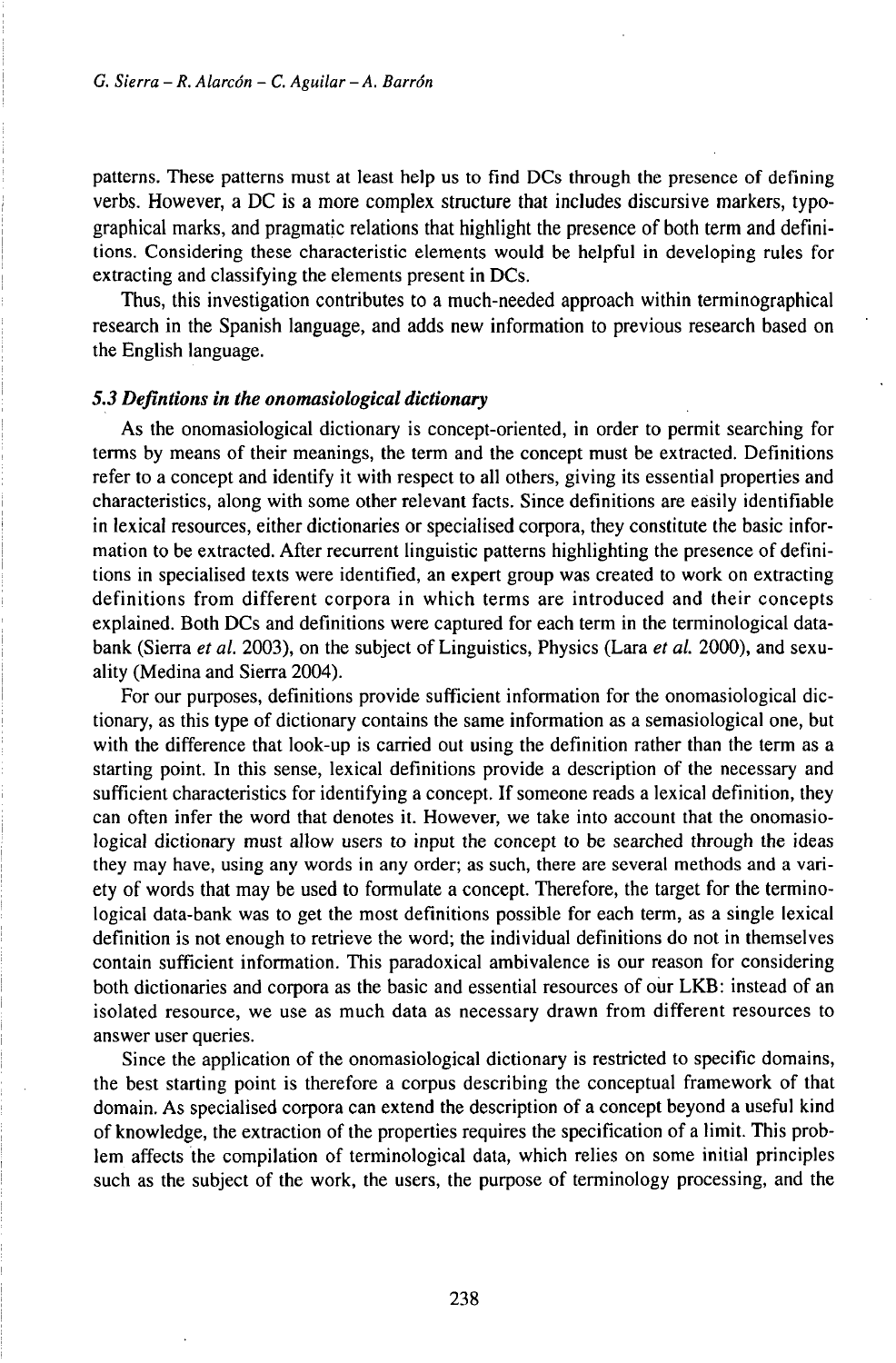scope and extension intended. Although the effort to identify concepts from a conceptual framework in a corpus is somewhat more difficult than using a dictionary as a database, it is also worthwhile to point out that the benefits of using a richer resource can far exceed the cost of extracting the information.

### **Acknowledgements**

This paper is supported by the National Council for Science and Technology (CONA-CYT), Ref. 46832-H; and the Macro Project *Tecnologías para la Universidad de la Información y la Computación,* UNAM. The authors would like to thank Elizabeth Marshman for her kind help in checking and correcting the text.

### **References**

#### **A. Corpora**

- Cabré, T., Vivaldi, G. (Coords.)(1997), *Corpus Tècnic del lULA de la UPF* (CT-lULA). http:// bwananet.iula.upf.edu/indexes.htm
- Medina, A., Sierra, G., Garduflo, G., Méndez, C., Saldaña, R. (2004), 'CLI: An Open Linguistic Corpus for Engineering' in De Ita, G. Fuentes, O. Galindo, M, (eds.) *Proceedings of IX Ibero-American Workshop on ArtificiaiIntelligence.* Puebla, México, Autonomous University of Puebla, pp. 203-208.

#### **B. Other Literature**

- Aguilar, C. *et al* (2004), 'Reconocimiento y clasificación de patrones verbales definitorios en corpus especializados', *IX Simposio Iberoamericano de Terminología,* Nov 29-Dec 2, Barcelona.
- Alarcón, R. Sierra, G. (2003), 'El rol de las predicaciones verbales en la extracción automática de conceptos', in *Estudios de Lingüística Aplicada* 38, pp. 129-144.
- Auger, A. (1997), *Repérage des énonces d'intérêt définitoire dans les bases de données textuelles,* Thèse de Doctorat, Neuchâtel, Suisse, Université de Neuchâtel.
- Cabré, T. Estopà, R. Vivaldi, J. (2001), 'Automatic term detection. A review of current systems', in Bourigault, D. Jaquemin, C. L'Homme, M. C. (eds.) *RecentAdvances in Computational Terminology,* Amsterdam, Benjamins, pp. 53-87.
- Fillmore, Ch. *et al* (2004), *FrameNet,* University of California at Berkeley: http://framenet.icsi.berkeley.edu/.
- Jackendoff, R. (1991), *Semantic Structures,* Cambridge, Mass, MIT Press.
- Klavans, J., Muresan, S. (2001), 'Evaluation of DEFINDER: a system to mine definitions from consumer- oriented medical text'. *Proceedings of the 1st ACM/IEEE-CS joint conference on Digital libraries.* New York, ACM Press.
- Lara, F. *et al* (2000), 'Sistema Inteligente Computarizado para el Aprendizaje Conceptual e Interactivo de la Física a Nivel Bachillerato'. *SOMIXV Congreso de Instrumentación,* Guadalajara, México.
- Medina, A. Sierra, G. (2004), 'Criteria for the Construction of a Corpus for a Mexican Spanish Dictionary of Sexuality', in *Proceedings oflJth Euralex International Congress,* Université de Bretagne-Sud, July 6-10, Lorient, France.
- Meyer, I. (2001), 'Extracting a knowledge-rich contexts for terminography: A conceptual and methodological framework', in Bourigault, D. Jaquemin, C. L'Homme, M.C. (eds.), *Recent Advances in Computational Terminology,* Amsterdam, Benjamins, pp. 279-302.
- Pearson, J. (1998), *Terms in Context,* Amsterdam, Benjamins.
- Rebeyrolle, J. (2000), 'Utilisation des contextes définitoires pour l'acquisition de connaissances à partir des textes', in *Actes des Journées Francophones d'Ingénierie des Connaissances, IC'2000,* Toulouse, France, pp. 105-114.